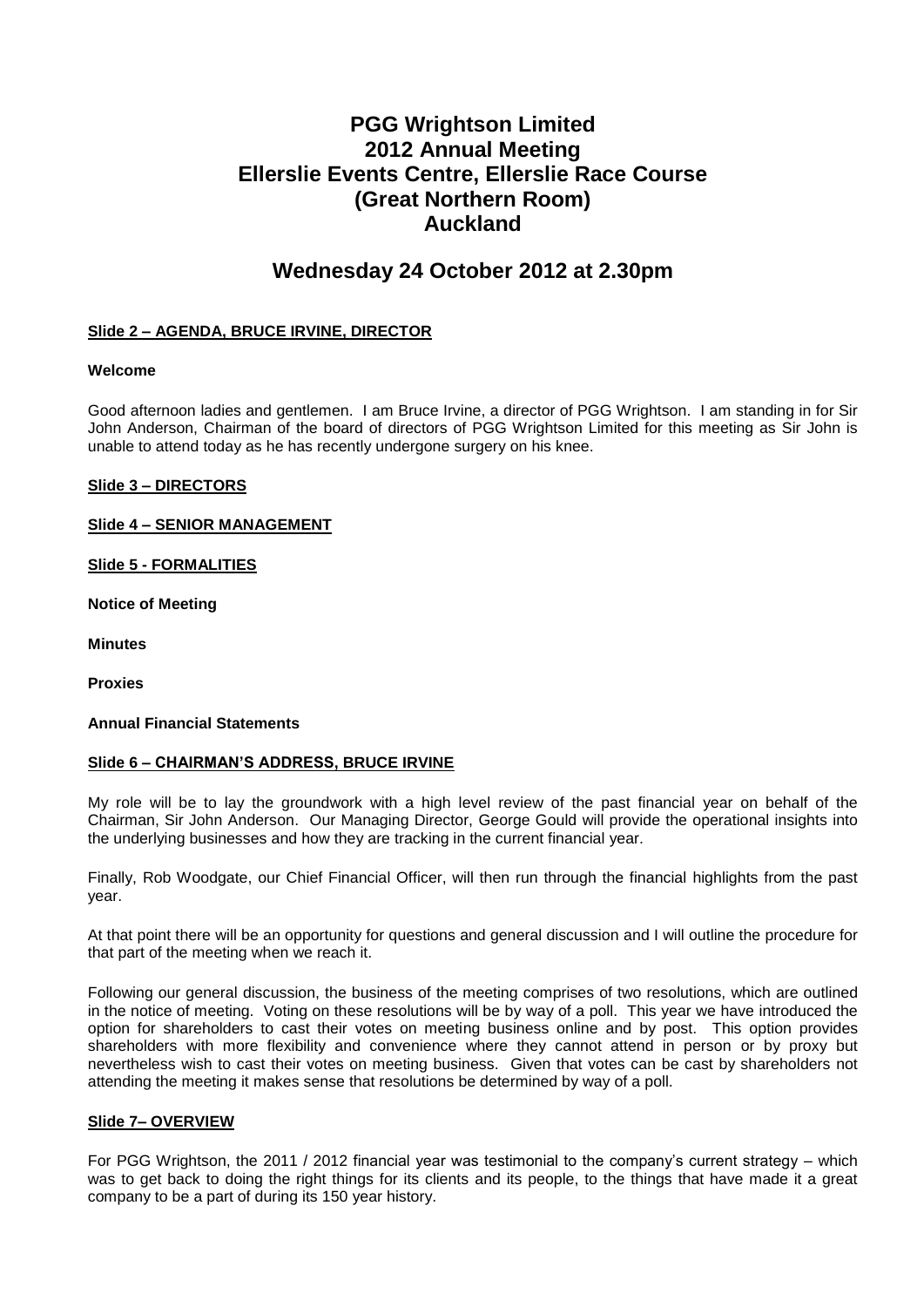While the story was undoubtedly about the \$55 million turnaround in net profit after tax that we recorded for the year, it was also about the effort that went in to generate that performance; the elements that continue to underwrite the board's, our management's and our staff's belief in the company across all of its business units. A lot of the improvement in NPAT was due to the absence of "one off" adjustments in the current year. While there was a modest 12% increase in EBITDA over 2011, this translated into a significant increase in profitability as that EBITDA was not then subject to significant non-operating charges and fair value adjustments. By way of example, last year there was a need to provide against the supply contract to Silver Fern Farms as the company had not met the supply targets. This was reversed in the current year as we have exceeded our supply obligations and are now confident we can continue to do this.

Our Managing Director, George Gould has talked about making things simpler, and 'returning to the core businesses. Where our clients are concerned that is 100% the right track to take – and we are committed to providing quality service and products across the length and breadth of our business.

Our results for the past year reflect our success in doing just that.

While it was largely a year of 'business as usual' there was one notable transaction: the divestment of PGG Wrightson Finance in August last year, and we talked at length about this at last year's shareholders meetings. In that regard the company has made significant progress since the transaction in exiting the majority of loans held by PGW Rural Capital Limited – a special purpose subsidiary company formed to hold certain loans retained when PGG Wrightson Finance was divested to Heartland.

As we noted in the annual report we expect this process to be largely completed by the end of this calendar year. While the most significant outstanding loan to Crafar Farms has not yet been repaid it is subject to a sale contract that has received Overseas Investment Office approval and is expected to settle in December this year.

The final matter I wish to address before handing over to George is the company's dividend policy. As already discussed, we are currently focussed on re-establishing the business and its earnings. We have made good progress in this regard. We would therefore hope to be in a position to outline our dividend policy in some detail in the next twelve months.

On behalf of the board I would acknowledge the effort and commitment of our staff across the PGG Wrightson business. Our appreciation also to Managing Director, George Gould and his management team for their capable leadership, unrelenting energy and drive.

## **Slide 8 – OPERATIONAL REVIEW, GEORGE GOULD, MANAGING DIRECTOR**

Thank you Chairman and good afternoon ladies and gentlemen.

It is my pleasure to speak to the operational performance of PGG Wrightson over the last financial year.

#### **Slide 9 – OPERATIONAL PERFORMANCE**

For the year under review the company achieved operating earnings before interest and tax (EBITDA) of \$55 million compared with \$49 million last year, an increase of 12%. Net profit after tax was \$24.4 million compared with a loss of \$30.7 million in the prior year. This year's profit was broadly in line with expectations at the trading level but, obviously a significant improvement from the 2011 loss.

It is worth noting also the turnaround in net operating cash flow which moved to \$59 million from just \$4.9 million last year. In addition to the improved earnings, this movement came from our focus on working capital and particularly debtor management.

There were stand out performances from several of our businesses, in particular from Livestock and Retail aided by record livestock prices and improved returns at the farm gate. It was gratifying also to see our Real Estate business return to profitability, while the Wool business was also successfully re-integrated into the business.

#### **Slide 10 – AGRISERVICES**

On the strength of high early season values across most areas of livestock, the Livestock business unit achieved a stand out financial performance. The business also built on its dairy presence, with a 38%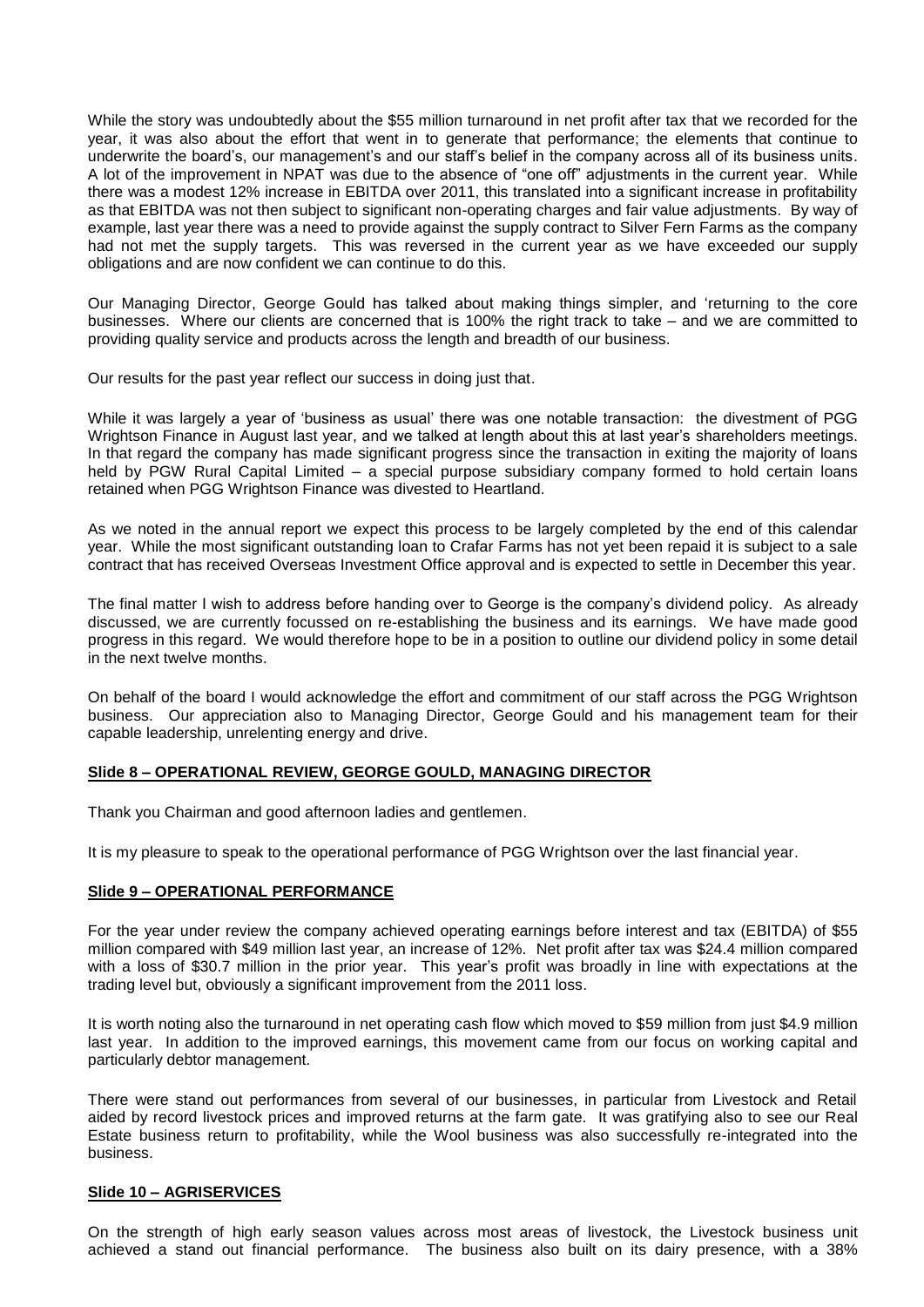improvement in dairy cattle volumes handled for the season. Live dairy cattle export to Vietnam contributed strongly to earnings while the company also successfully met its procurement targets with Silver Fern Farms.

In retail, the Rural Supplies business had a strong year, benefiting from increased revenues across almost all categories on the back of positive growing conditions through spring and summer. The performance of Fruitfed Supplies, meanwhile, reflected the decline in grower returns across the major categories of pip-fruit, kiwifruit, grape and vegetable markets. Throughout the year we have invested in sales and technical training, undertaking a store refresh programme and we are seeing the benefits through enhanced staff engagement and retention.

The Wool business benefited from high wool production due to good feed levels with more growers moving to contract positions in the wake of volatile returns.

The Real Estate team had a positive year as confidence returned to the rural and lifestyle market, reflected in a 54% improvement in revenues from 2011 and a return to profitability. Irrigation and Pumping also improved, with revenues up 28% on the back of new on-farm irrigation and dairy shed reticulation development. Our rural training company Agriculture New Zealand also posted solid results.

Our South American AgriServices business, which focuses on livestock auction and export, wool, real estate, irrigation and retail also performed well, and ahead of the prior year.

#### **Slide 11 – AGRITECH**

In AgriTech – our seed, grain and nutrition division - the Australian seed business had a challenging year, with underlying sales significantly impacted by high rainfalls in our key markets in Victoria and southern New South Wales for most of the autumn selling season. As in the previous year, there was either an abundance of feed available to farmers or paddocks which were too wet to gain access to re-sow. The acquisition of Keith Seeds made in late 2010 struggled initially to deliver the results planned, and in the past twelve months it achieved sales volume but at much lower margins. The start of this season looks more encouraging.

Weather was also a factor in New Zealand, however the local seeds business reported results broadly in line with expectations and last year. While the 2012 harvest was good, it was delayed by the very wet conditions experienced in Canterbury throughout December and January.

The South American seeds business made gains from forage seed sales in Uruguay through strengthened relationships with strategic partners. North of Uruguay, in Brazil, the company achieved registration of a number of proprietary cultivars and increased forage seed sales in the three Southern States.

This was a year of getting back to the foundation of our business – and we have definitely made progress in some key areas. In this regard we have focused on employing the right people in the right positions, investing in retaining people with relevant and specialist skills and relationships – particularly behind the farm gate. As the Chairman mentioned earlier today we discussed the sale of the PGG Wrightson Finance business in detail at last year's shareholders meetings. Just over one year on we are pleased to report that we have made significant progress during the past six months in exiting the majority of loans held by our subsidiary company PGW Rural Capital. Excluding Crafar Farms, net finance assets are now at approximately \$4 million, while the sale of the Crafar Farms assets is subject to a sale contract that has received Overseas Investment Office approval and is expected to settle this calendar year.

I will now hand over to Rob Woodgate who will run through the results in more detail. I will then provide our outlook for the year ahead.

#### **Slide 12 – FINANCIAL REVIEW, ROB WOODGATE, CHIEF FINANCIAL OFFICER**

As was noted earlier the group reported an operating EBITDA of \$55.2 million, from revenues of more than \$1.3 billion. George also mentioned the strong performances in our Retail, Livestock, Real Estate businesses, and also the conditions that impacted the AgriTech division.

#### **Slide 13 – FINANCIAL PERFORMANCE**

Alongside the operational performance we saw the Wool business being fully consolidated into the 2011 / 2012 numbers, accounting for \$47 million of the uplift in revenues and \$7.2 million of operating costs. Operating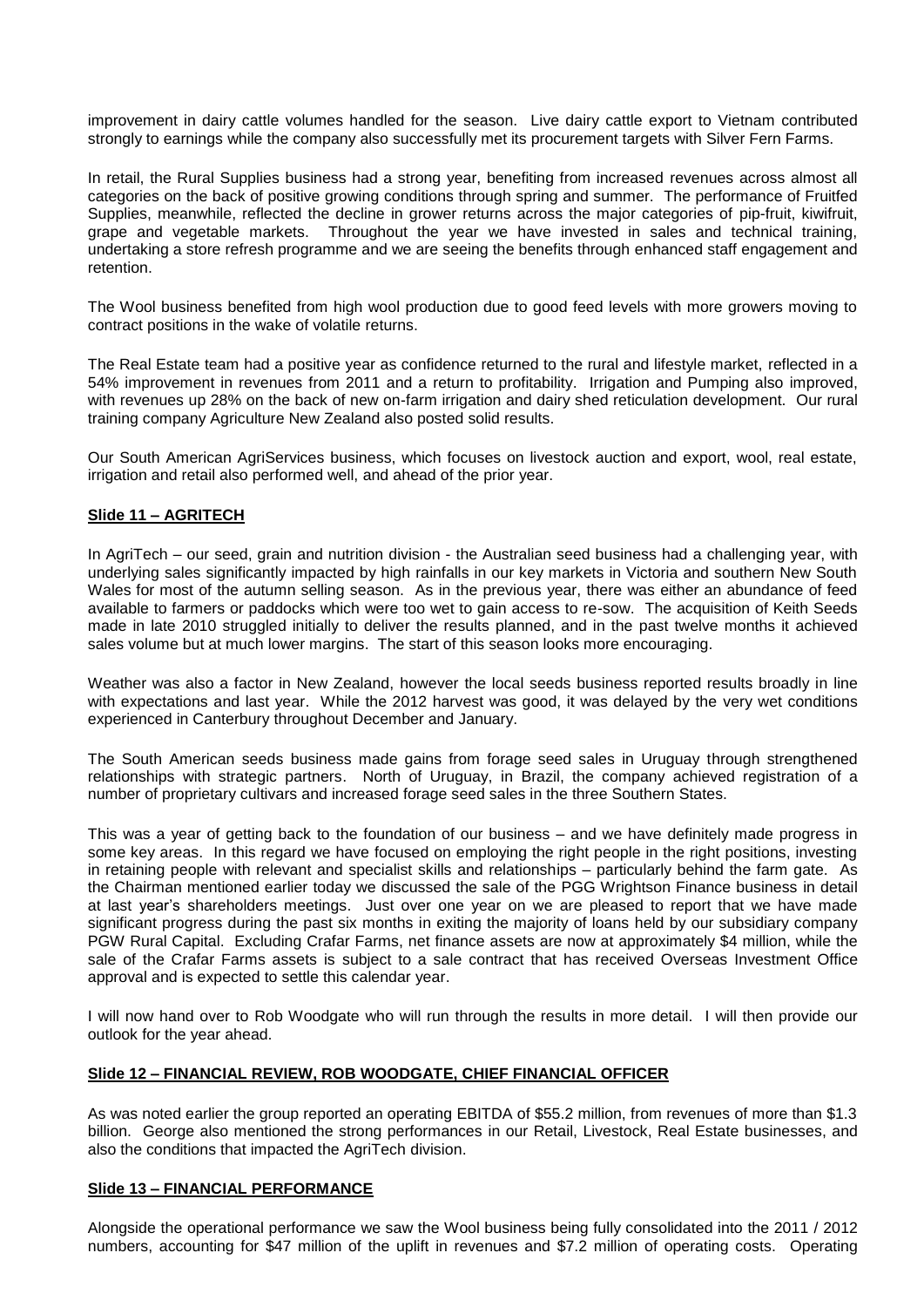costs were up \$13 million, of which Wool accounts for over half; other increases were seen in Livestock with additional agents and in AgriTech with the full year impact of acquisitions, and we mentioned Keith Seeds earlier.

George also mentioned the Silver Fern Farms procurement agreement. We made provision for this in last year's numbers for \$9.5 million. This season we met the targets in the agreement and have also put in place actions that allow us to better meet the supply targets for future seasons. Following on from this we have changed the basis of provision and the non-operating results include a release of this provision totalling \$5 million associated with this turnaround.

On the income statement, interest costs have also roughly halved to \$13.8 million, from \$28.1 million last year in line with reduced debt, decreasing from \$176 million to \$124 million – noting that last year also included accelerated amortisation of fees.

## **Slide 14 - BALANCE SHEET & CASH FLOW**

Cash flow from operating activities is a very positive story, delivering \$58.6 million. After net profit after tax and backing out depreciation, there was a net improvement in debtors of \$25 million and \$10 million arising from a deferred tax asset and provisional tax stemming from the sale of the finance company back in August 2011.

AgriTech held higher inventories due to the Australian market conditions, biological assets (through Livestock) was down on last year making the net inventory marginally up on last year overall.

Under the heading 'Investing Activities', there is a mix of the finance company being sold at NTA and then the PGW Rural Capital assets coming back into the business. The 'proceeds from sale' and 'cash paid for purchase of investments' include the sale proceeds and then the buying back of the PGW Rural Capital assets. The 'net decrease in finance receivables' relates specifically to a small cash inflow of the sale and then the assets realised through the PGW Rural Capital book.

Finally there are \$13 million of fixed asset additions with seed related assets explaining the majority of these. How this cash has then been employed is explained as \$11.5 million of facility supporting PGW Rural Capital, the repayment of the Convertible Note (being \$36 million) made back in December, and then a repayment of external borrowings (a further \$46 million).

On the balance sheet the biggest change is the impact that the finance company has to total assets and liabilities, otherwise the changes are better explained through the cash flow.

When we announced the full year results in August we had anticipated that the Crafar Farms monies would have been receipted by the mid-October; however recent developments have pushed this out to December. This change has no material impact on the actual amount we anticipate receiving.

I will now hand you back to George.

#### **Slide 15 – OUTLOOK, GEORGE GOULD, MANAGING DIRECTOR**

Unlike in prior years the 2011 / 2012 results were not impacted by one off items and provisions and with the exception of climatic impacts on certain businesses, the board of directors, management team and I are pleased with the overall performance of the group. We have a solid base to work from with steady earnings growth and a strong balance sheet. We will therefore stay the course – supporting and providing best service to our clients while paying attention to the efficiency of our businesses.

The first three months of this year has provided us with further evidence that we are doing the right thing by our customers and that we also operate in a seasonal business with some factors beyond our control, namely the weather. The Retail businesses have started the year well up on last year's performance, so have the Irrigation & Pumping, and South America AgriSerivices businesses. This time last year Livestock was seeing record prices and, largely as we expected, these were not going to be repeated in the spring period for this year, though tallies are close to last year. Overall the AgriServices division is up 7% on the same period last year.

The AgriTech businesses are seeing the impact of a cooler than usual spring in both New Zealand and Australia. Brassica volumes for New Zealand were back after the first quarter but we are expecting these to pick up this month and through into November. Australia is back on last year after seeing the cereal season in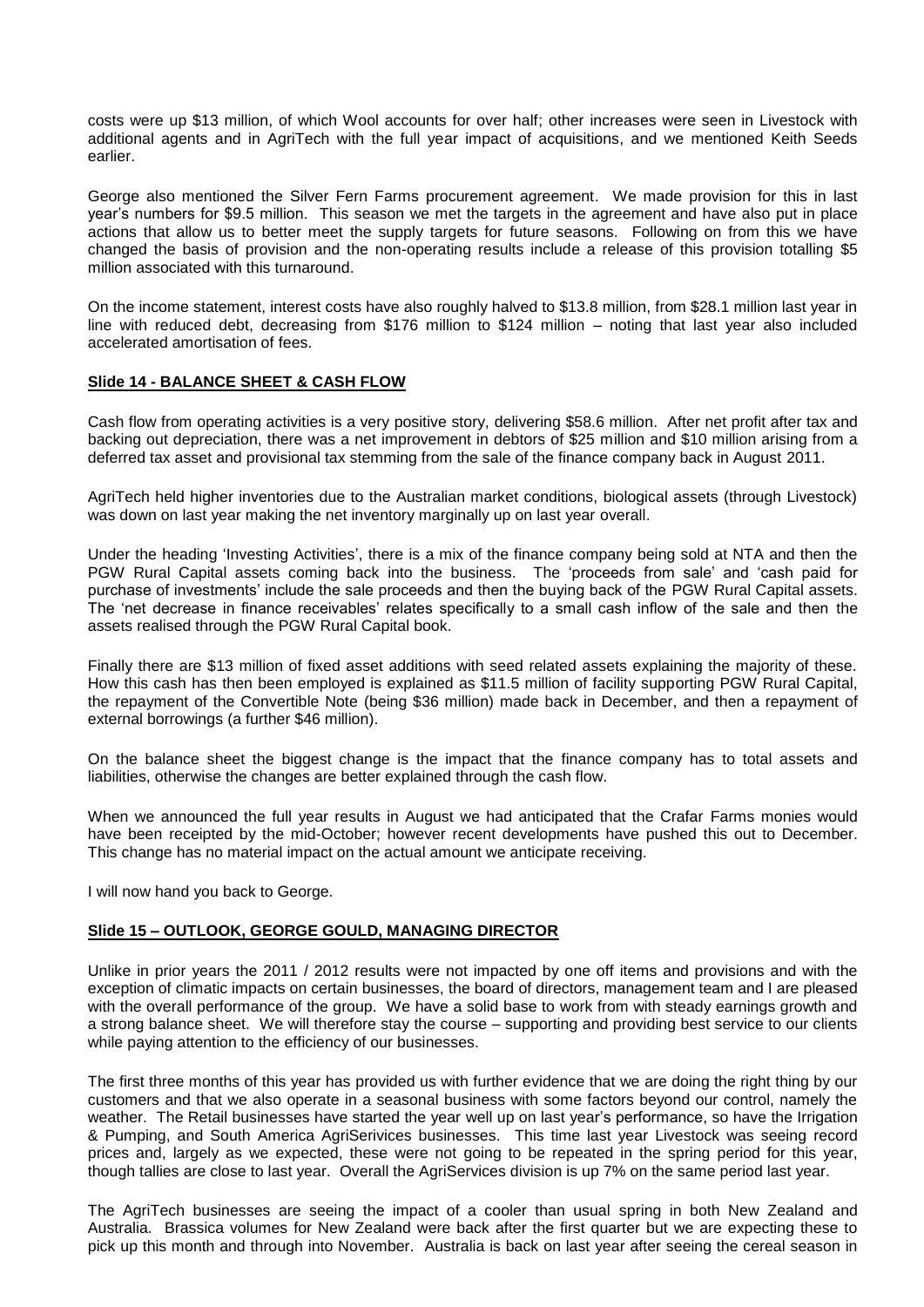New South Wales not take place due to the cooler temperatures. The Grain trading business has seen increased prices across wheat, maize and barley and is tracking ahead of this time last year. The AgriTech division is confident it will improve on last year's performance.

As we have mentioned earlier the overall business is seasonal and we are probably seeing a return to a 30/70 split in terms of EBITDA over the two halves of the year. There is no reason why the company cannot build on last year's results, and that is certainly what the board and management are working to bring about.

Thank you, I will now hand you back to the Chairman.

#### **Questions and Discussion on the Annual Report etc.**

#### **Slide 16 – GENERAL BUSINESS OF THE MEETING**

The proposed resolutions will now be considered by the meeting, with all resolutions to be determined by a poll that will be undertaken by our share registrar, Computershare. The company's auditors, KPMG will act as scrutineers. The resolutions and accompanying explanatory notes are set out in the notice of meeting.

#### **Business – Election of Directors**

The notice of meeting records that Sir Selwyn Cushing, Bill Thomas and Tao Xie (XT) will retire from the board at the conclusion of this meeting.

I would take this opportunity to acknowledge the positive contribution and valuable counsel each of the retiring directors has provided during their respective tenures and on behalf of the board I wish them well for the future.

Sir Selwyn was originally appointed to the Wrightson Limited board in 2005 following the acquisition of Williams & Kettle Limited of which he had been a director for more than 20 years. His astute business sense and commercial acumen has been of great assistance to the company. It is pleasing to note that Sir Selwyn has agreed to remain involved with the PGG Wrightson Employee Benefits Plan in his capacity as a trustee.

Bill Thomas originally became a director of Pyne Gould Guinness Limited in 1995 and the company has benefited from his insights and in particular his farming experience. After 17 years as a director for PGG Wrightson and its predecessor companies Bill believes that the time is right to retire.

XT, the former Chief Executive of PGG Wrightson's majority shareholder Agria Corporation was instrumental in the structuring of Agria's acquisition and retires after serving as a director since 30 December 2009.

As previously announced, the board of directors are currently undertaking a review of the composition and expertise of the PGG Wrightson board. It is acknowledged that there is a need to maintain farming experience on the PGG Wrightson board and the review will help inform decisions made in relation to future director appointments.

The first item of business, item II on the notice of meeting, is the resolution for re-election of Guanglin (Alan) Lai as a director. There is a biography for Alan on page 15 of this year's annual report and in the notice of meeting.

I now move the motions as ordinary resolutions.

**Resolution 1:** The motion is that Alan Lai be re-appointed to the board.

Are there any matters for discussion or questions concerning the proposed resolution?

**Resolution 2: Auditor's Remuneration:** I note the automatic reappointment of KPMG as the company's auditors under section 200 of the Companies Act 1993.

The proposed ordinary resolution is to authorise the board of directors to fix the auditors' remuneration.

As is usual with audit fees, due to the complexity and changing nature of the company's affairs, it is impractical to fix the remuneration at the beginning of the year.